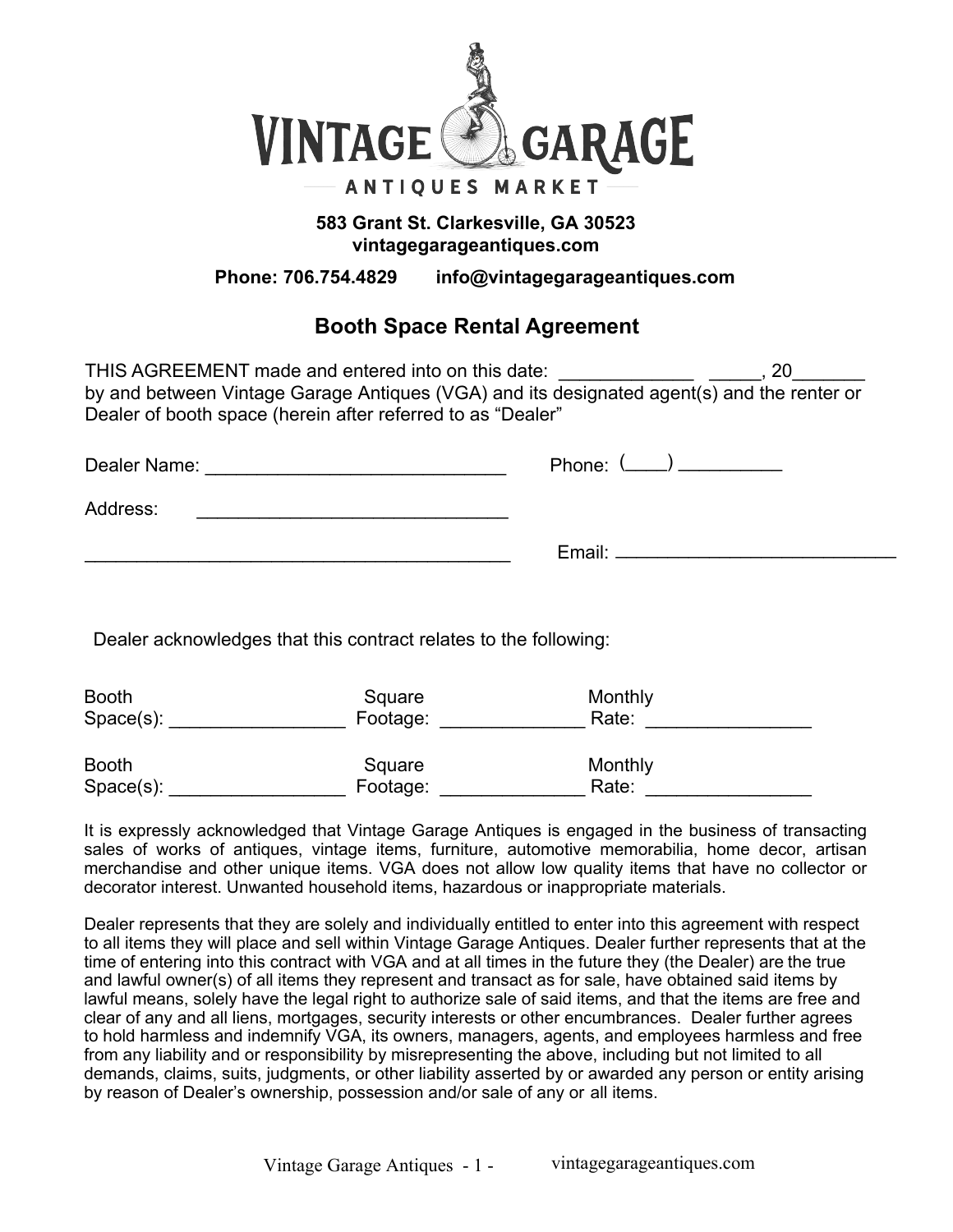Dealer agrees to compensate Vintage Garage Antiques the equivalent of \$1.25 per square foot of floor space (minimum \$25 regardless of size) on the first day of each month. **A VALID CREDIT CARD IS NECESSARY TO RENT BOOTHSPACE AND WILL BE KEPT ON FILE DURING THE DURATION OF THE RENTAL AGREEMENT.** The first month's payment is due at the initiation of this contract and no space will be reserved without payment of the first month's rent and a valid credit card being kept on file. Subsequently each month's rent is due on the first of the month – renter may elect to have this rent deducted from the previous month's sales and the difference accounted with any balance being charged to the dealer's credit card on file.

In addition, VGA will collect and retain as commission the sum equal to 10% of the sale price for all items as compensation for marketing, staffing and general services. The balance of each months total sales less this 10 percent commission, less booth rent, and less the sales tax will be remitted to the seller via check. Checks are generally issued around the  $15<sup>th</sup>$  day of each month for the sales that occurred in the period of the previous month. Vintage Garage Antiques will collect any sales taxes due on the gross proceeds and pay to the State of Georgia.

For each and every day a booth renter (dealer) is delinquent on their rent beyond 30 days a fee of \$5.00 per day will be charged. If a booth renter (dealer) is delinquent beyond 60 days items in the booth will be sold and negotiated independent of booth renters input with the intention to settle the debt. If a booth renter is delinquent on rent for 90 days items in booth will be automatically placed into consignment, and all terms of consignment contract including 50% commission on sales, will apply and balance of proceeds will be applied to delinquent booth rental, labor, storage and any other fees.

Dealer acknowledges that VGA does not insure items placed in booth spaces. Dealer agrees to hold harmless Vintage Garage Antiques of any damage and or breakage or theft. VGA does utilize a building security system with motion and door detectors for hours that the business is closed. Dealer is instructed and encouraged to consult his or her insurance company and obtain insurance for all items placed at Vintage Garage Antiques.

Dealer expressly acknowledges that they are not an employee of VGA. In addition, Dealer agrees to hold harmless VGA from any and all responsibility related to any harm or personal injury Dealer may suffer related to their "Booth" pursuits with respect to this agreement.

Vintage Garage Antiques agrees to act in good faith in seeking to sell item(s) located in the Dealer's booth space and will not relocate assigned booth space without first contacting Dealer. **DEALER MUST HAVE ALL ITEMS TAGGED AND PRICED FOR SALE AT ALL TIMES IN BOOTH. ITEMS SHOULD BE CLEANED, TAGGED, AND PRICED PRIOR TO ARRIVING AT VINTAGE GARAGE ANTIQUES.** VGA offers no facilities for cleaning, storage, restoration, or processing of Dealer's items. At any time items owned by a Dealer are found outside of contracted booth space these items will be relocated to the Dealer's contracted booth space or at the discretion of VGA the dealer will be charged monthly for the additional occupied space at a rate of \$1.25 per square foot (square footage determined at the discretion of VGA).

VGA may change any and or all terms of this agreement by informing Dealer of said change and date said change will become effective. Furthermore, VGA may elect to terminate this agreement with the dealer at any time without reason or cause. If such termination of agreement is enacted dealer shall have 14 calendar days to remove items from the booth space and premises. If the dealer's items are not picked up within two weeks of the end of the dealer / booth space relationship Dealer agrees to pay VGA a storage fee of \$10.00 per day until the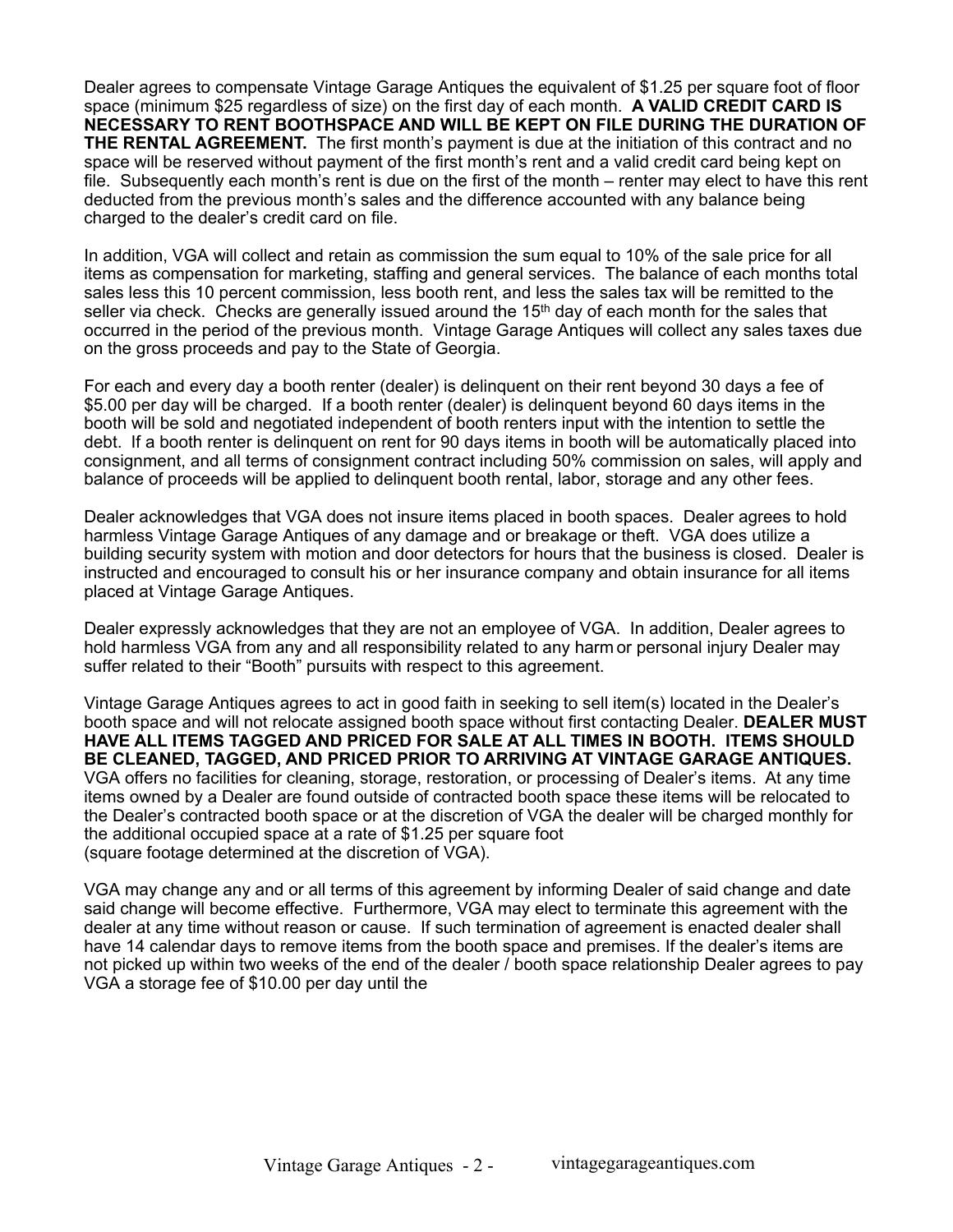Dealer's items are picked up, for a period of up to sixty (60) days. These charges will be applied to the credit card on file.

If the Dealer's items are not removed from Vintage Garage Antiques within a period of sixty (60) days after the termination of the Dealer / Booth Period as indicated in this contract, VGA is free to dispose of the item(s) noted above in any manner VGA determines to be appropriate and the Dealer will hold Vintage Garage Antiques harmless.

At any point upon the completion or termination of the Dealer / booth space relationship the Dealer agrees that if items have not sold they will pick the items up or arrange for pick up at their own expense.

### **Term of this Agreement:**

The term of this Agreement is 90 days. After 90 days, this Agreement shall be on a month-to-month basis. Dealers must provide a 30-day written notice when terminating this Agreement. If VGA finds a Dealer is in violation of the intent of this Agreement vis-a-vis type of merchandise, upkeep, maintenance of space, or nonpayment of rent, then VGA may terminate this Agreement without further notice to Dealer. Booth Rental cost is prorated at the start of the contract based on when your move in date is.

### **Pricing**

Vendors must furnish their own tags with a price tag with readable notations on the front: Vendor ID, Price and Item Description. Any other information the vendor deems necessary should be written on the back of the price tag. To protect the vendor, prices cannot be crossed out and replaced by another price written on the tag. Price tags must be securely fastened to merchandise. If a price tag is not visible on your products, we will attempt to contact you. If we cannot contact you, the staff has the right to estimate the value of the product and sell it. Please ensure all of your products have tags.

#### **Housekeeping**

Vendors are responsible for keeping their own space and merchandise clean and orderly. VGA is responsible for maintenance of aisles, restrooms and common areas. Vendors should frequently clean and organize their booth. By reworking the items, your merchandise looks new and insures an attractive display. If a vendor's booth becomes visibly dirty or dusty, the vendor will be notified to clean it. Vendors will keep all items within their rented boundaries. If you find a piece of merchandise that does not belong to you in your booth area give to VGA Staff and we will put in correct booth.

### **Displays**

All sales merchandise must be kept within each vendor's assigned space. Customer walkways shall not be obstructed by merchandise. Booths must be kept in a neat condition. Natural, painted wood, or attractively constructed barriers between booths are encouraged to enhance the overall booth appearance. All construction plans such as painted walls or installed shelving must have prior written approval from VGA management. All construction cost will be borne solely by the exhibiting vendors.

All electric extension cords must be in undamaged condition and must be a 3 wire commercial style. No 'lamp cord' type extension cords are allowed. Power strips must have surge protection, per the local fire code. If the item is plugged directly into the wall then should be no problem. No plugs around corners or over the top of walls/partitions are allowed per the local fire code. Light bulbs must be CFL or LED and 25 watts or less. Antique/vintage tavern lights and similar items where CFL's or LED's may not be available will be evaluated on a case-by-case basis. No lit candles are allowed. No night lights (left on 24/7) are allowed.